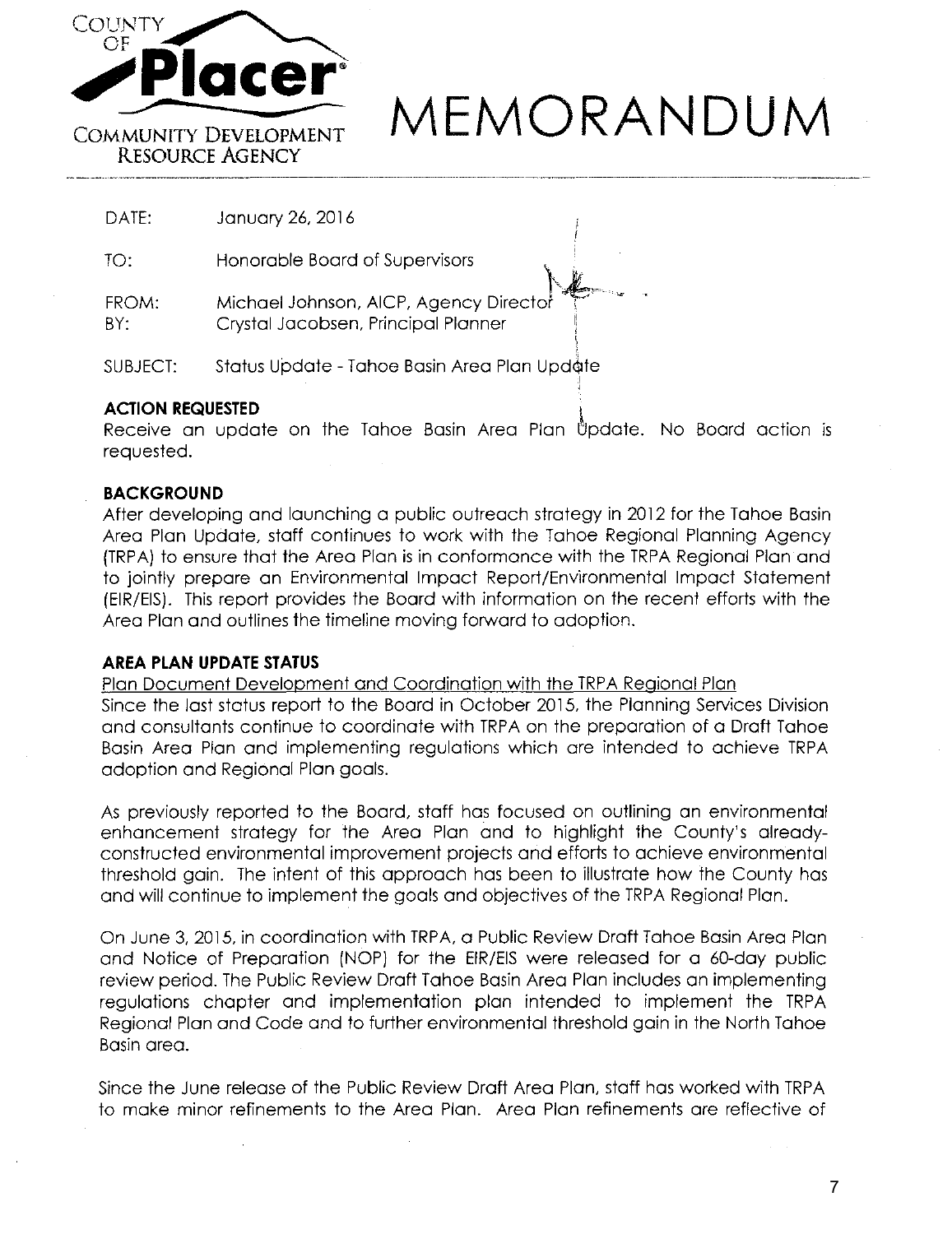input received during the 60-day public review period and are largely focused on better demonstrating the County's transportation improvements and mobility efforts throughout the Plan area, including the mobility and transportation circulation improvements that will result from the SR89/Fanny Bridge Community Revitalization project.

While environmental analysis for the Area Plan is underway, the County will continue to accept public comments on the Public Review Draft Tahoe Basin Area Plan and based on stakeholder input, will continue work with TRPA to make refinements where necessary. The Public Review Draft Tahoe Basin Area Plan, related documents, and all proposed Area Plan revisions can be found on the County's Tahoe Basin Area Plan webpage at:

# http://www.placer.ca.gov/departments/communitydevelopment/planning/tahoebasi nareaplan

#### Environmental Analysis

As previously reported to the Board, an NOP was released for the preparation of an EIR/EIS for the Tahoe Basin Area Plan in June 2015 for a 60-day public review period. During the 60-day public review comment period staff conducted two EIR/EIS public scoping meetings on June 16, 2015 and the NOP was also presented to the TRPA Advisory Planning Commission [APC) on June 10, 2015 and the TRPA Governing Board on June 24, 2015.

Following the close of the NOP public review comment period, an NOP scoping summary report was prepared which summarized public comments received during the public review period. In addition, four EIR/EIS alternatives were developed and presented on September 23, 2105 to the TRPA Governing Board's Regional Plan Implementation Committee [RPIC) for consideration. In general, the TRPA Governing Board's RPIC provided positive feedback regarding the Area Plan and the range of EIR/EIS alternatives presented to the Committee. According, since the September 23, 2015 RPIC meeting, staff has worked with the consultants and TRPA to begin the environmental analysis for the Area Plan.

As required in the environmental analysis, the environmental consultants are analyzing cumulative impacts associated with the Area Plan and therefore the analysis is taking into consideration environmental impacts caused by reasonably foreseeable future land development projects. To that end, over the last few months, staff, the consultants, and TRPA have engaged in productive discussions related to how to address regional/cumulative impacts associated with pending land development projects adjacent to the Tahoe Basin.

Of recent, TRPA has submitted comments to this effect on the Village at Squaw Valley Specific Plan [VSVSP) Draft EIR and the Martis Valley West Specific Plan [MVWSP) Draft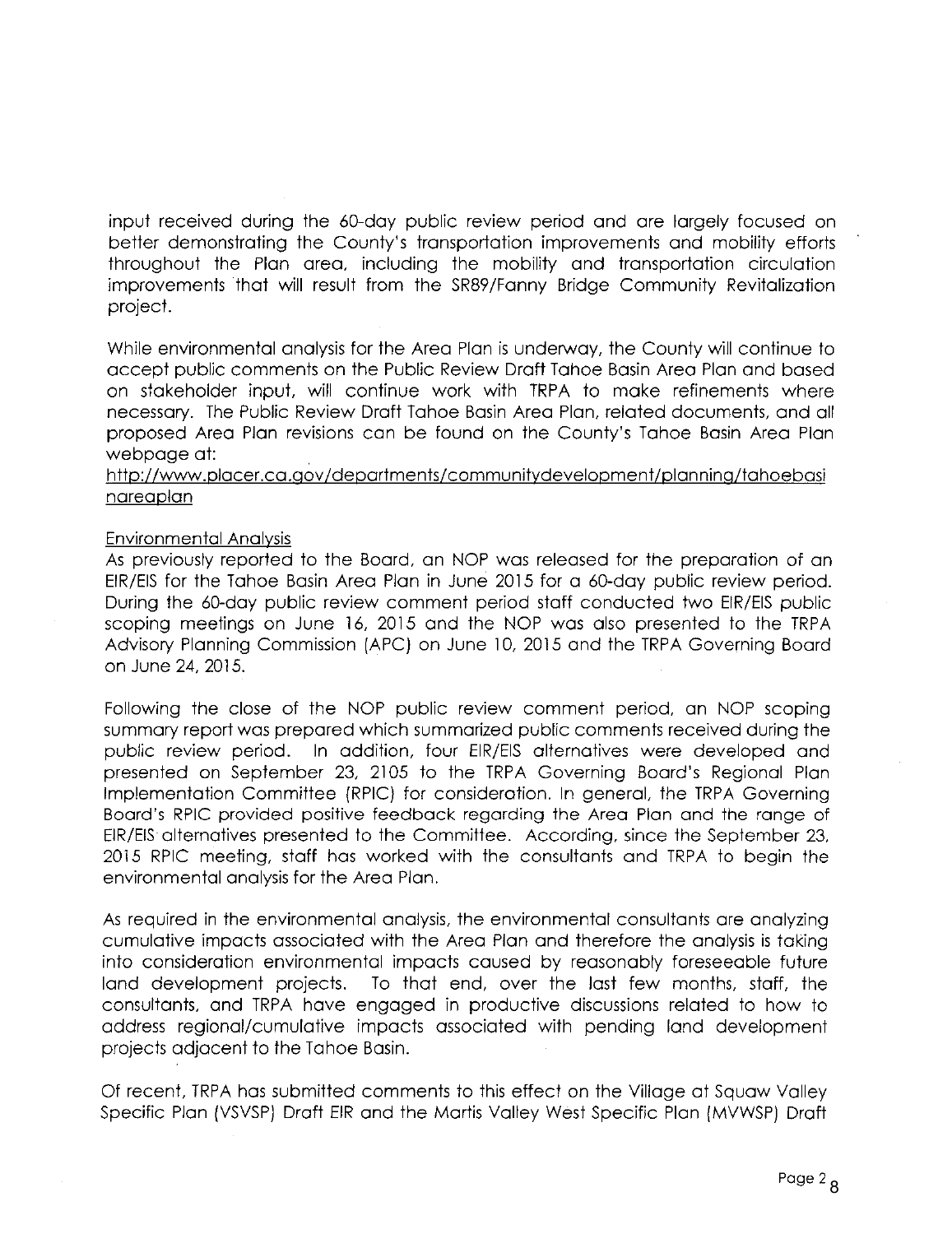EIR. The TRPA comments are related to what they term as "in-basin" impacts (Lake Tahoe Region impacts) and are largely centered on traffic and greenhouse gas emissions. The TRPA comments note the importance to explore opportunities for transportation and transit capital improvement programs and ongoing transit funding to offset such impacts. Both the VSVSP and the MVWSP Draft EIR public comment periods have closed and the preparation of Final EIRs for these projects are underway.

While these land development projects are outside of the Tahoe Basin and not associated with the implementation of the TRPA Regional Plan or the Area Plan. given their proximity to the Tahoe Basin and their pending entitlements, TRPA and staff agree that it is important to take a comprehensive approach in strategizing on how to address regional impacts, in particular, impacts associated with traffic. As a result. staff, the consultants. and TRPA have been meeting to discuss regional transit needs and how best to address cumulative impacts in the Area Plan, and this has caused a delay in the Area Plan EIR/EIS schedule. Accordingly, staff has recalibrated the EIR/EIS schedule and it is expected that a Draft EIR/EIS will be released for a 60-day public review period in late spring 2016.

#### Public Outreach

As reported to the Board in October, in addition to the NOP public scoping meetings and the September 23, 2015 TRPA RPIC meeting noted above, staff also conducted public meetings with the Tahoe Basin Area Plan teams (citizen advisory groups) on June 22 and 29,2015.

Since the last status report to the Board in October 2015, while staff has continued to outreach to stakeholders, staff has not conducted any public workshops or Area Plan team meetings. Rather, staff has focused efforts on working with TRPA on Area Plan refinements, as well as working with the consultants and TRPA on the preparation of the Draft EIR/EIS, notably strategizing on regional transit solutions as described above.

Over the next few months staff will continue to provide regular updates to the North Tahoe Regional Advisory Committee (NTRAC) and to the Area Plan teams on the Tahoe Basin Area Plan. In addition, after release of the Draft Area Plan and Draft EIR/EIS in late spring 2016, Planning Commission hearings will be conducted to accept public comments on the Draft EIR/EIS. Planning Commission deliberations on the Area Plan and EIR/EIS are anticipated in late summer 2016.

#### Next Steps/Timeline

Staff has been working with the consultants to ensure the Area Plan EIR/EIS stays on schedule. However. as discussed in this report, circumstances related to the EIR/EIS cumulative impacts analysis and TRPA's comments on transportation and greenhouse gas emission impacts associated with adjacent land development projects have resulted in implications to the Area Plan schedule.